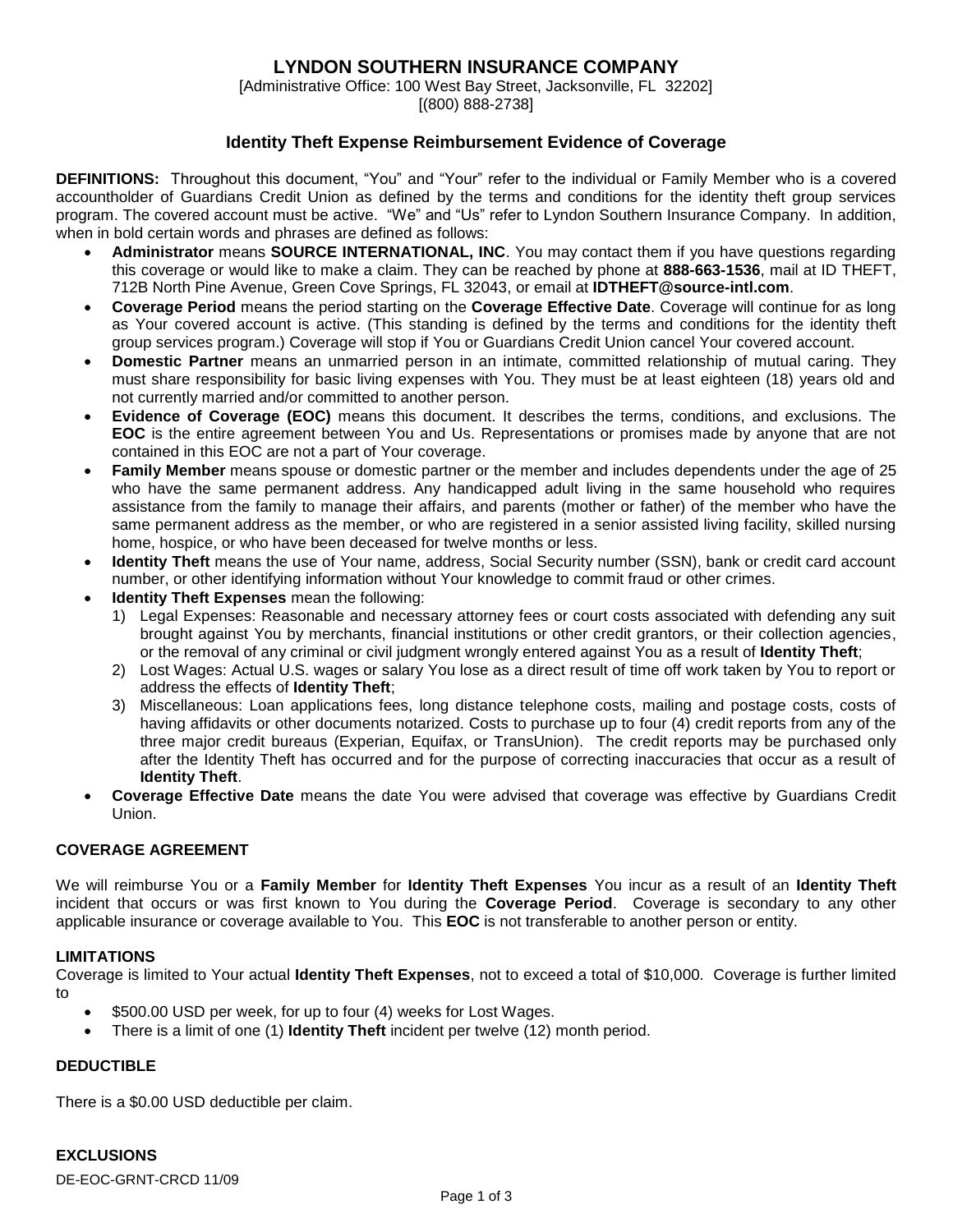Coverage does not apply to:

- Any **Identity Theft Expense** not listed in "DEFINITIONS";
- Any act of theft, deceit, collusion, dishonesty or criminal act by You or any person acting in concert with You, or by any authorized representative of You, whether acting alone or in collusion with You or others;
- Damages or losses arising from the theft or unauthorized or illegal use of Your business name, d/b/a/ or any other method of identifying Your business activity;
- Any lost wages due to sickness or emotional breakdown;
- Damages or losses of any type for which the credit card company, bank, creditor, etc. is legally liable;
- **Identity Theft Expenses** that were incurred or commenced from a known **Identity Theft** incident that occurred prior to the **Coverage Period**;
- Damages or losses of any type resulting from fraudulent charges or withdrawal of cash from a debit or credit card or financial/bank/investment account;
- Any incident involving a loss or potential loss not notified to the relevant police authority within seventy-two (72) hours from the date You had knowledge of the loss;
- Fees or costs associated with the use of any investigative agencies or private investigators.
- **Identity Theft** caused by a family member.

#### **WHAT TO DO IF YOU ARE A VICTIM OF IDENTITY THEFT**

- Contact NXG Strategies at 615-823-1311 and select "customer service" for assistance upon discovery of Your **Identity Theft** problem.
- Notify the Administrator within ten (10) days of discovery of Your **Identity Theft** problem.
- Notify the police in Your local jurisdiction within seventy-two (72) hours from the date You had knowledge of the **Identity Theft** loss. Obtain a copy of the police report, if available.

## **HOW TO FILE A CLAIM**

To file a claim, You or a **Family Member** must contact the **Administrator** by phone or email within thirty (30) days of the date of the **Identity Theft**. Otherwise, the claim may be denied. A claim form will be sent to You. The fully completed claim form must be returned to the **Administrator** at ID THEFT, 712B North Pine Avenue, Green Cove Springs, FL 32043 with:

- 1. Completed and signed claim form.
- 2. Proof that a fraud alert was placed with each major credit bureau (Experian, Equifax, TransUnion, etc.) immediately after discovery of **Identity Theft**;
- 3. Copy of the complaint filed with the Federal Trade Commission (FTC);
- 4. Copy of settlement reached by each party (creditors, collection agency, banks, etc.) involved with Your **Identity Theft** incident;
- 5. Copy of a police report from Your local jurisdiction;
- 6. Copy of all receipts, bills or other records that support the **Identity Theft Expenses** incurred by You;
- 7. Any other documentation that may be reasonably requested to validate a claim.

All these required items, including the claim form, must be postmarked within sixty (60) days of the date of the loss. Otherwise, the claim may be denied.

#### **GENERAL PROVISIONS**

Coverage is provided under a Group Policy issued by Lyndon Southern Insurance Company. This **EOC** is a summary of benefits provided to You.

- **Cancellation and Non-Renewal.** MEMBERS LOYALTY TRUST, NXG Guardians Credit Union, or Lyndon Southern Insurance Company can cancel or choose not to renew this coverage upon the expiration of coverage. If this happens, NXG – Guardians Credit Union will notify You at least sixty (60) days in advance of the expiration of this coverage. Such notices need not be given if substantially similar replacement coverage takes effect without interruption and is provided by the same insurer. If the Group Policy for this **EOC** is canceled or non-renewed by either MEMBERS LOYALTY TRUST or Lyndon Southern Insurance Company, the coverage benefits will continue to be in force for the period for which premium has already been paid to Lyndon Southern Insurance Company.
- **Claims.** Benefits payable under this **EOC** for any **Identity Theft Expenses** will be paid upon receipt of due proof of the **Identity Theft,** and all required information necessary to support the claim.
- **Misrepresentation and Fraud.** Coverage for You or a **Family Member** may be cancelled if You or a **Family Member** have concealed or misrepresented any material fact or circumstance concerning this coverage or the subject thereof, or the interest of You or a **Family Member** therein. Coverage may also be cancelled if You or a **Family Member** commit fraud or false swearing in connection with any of the above.